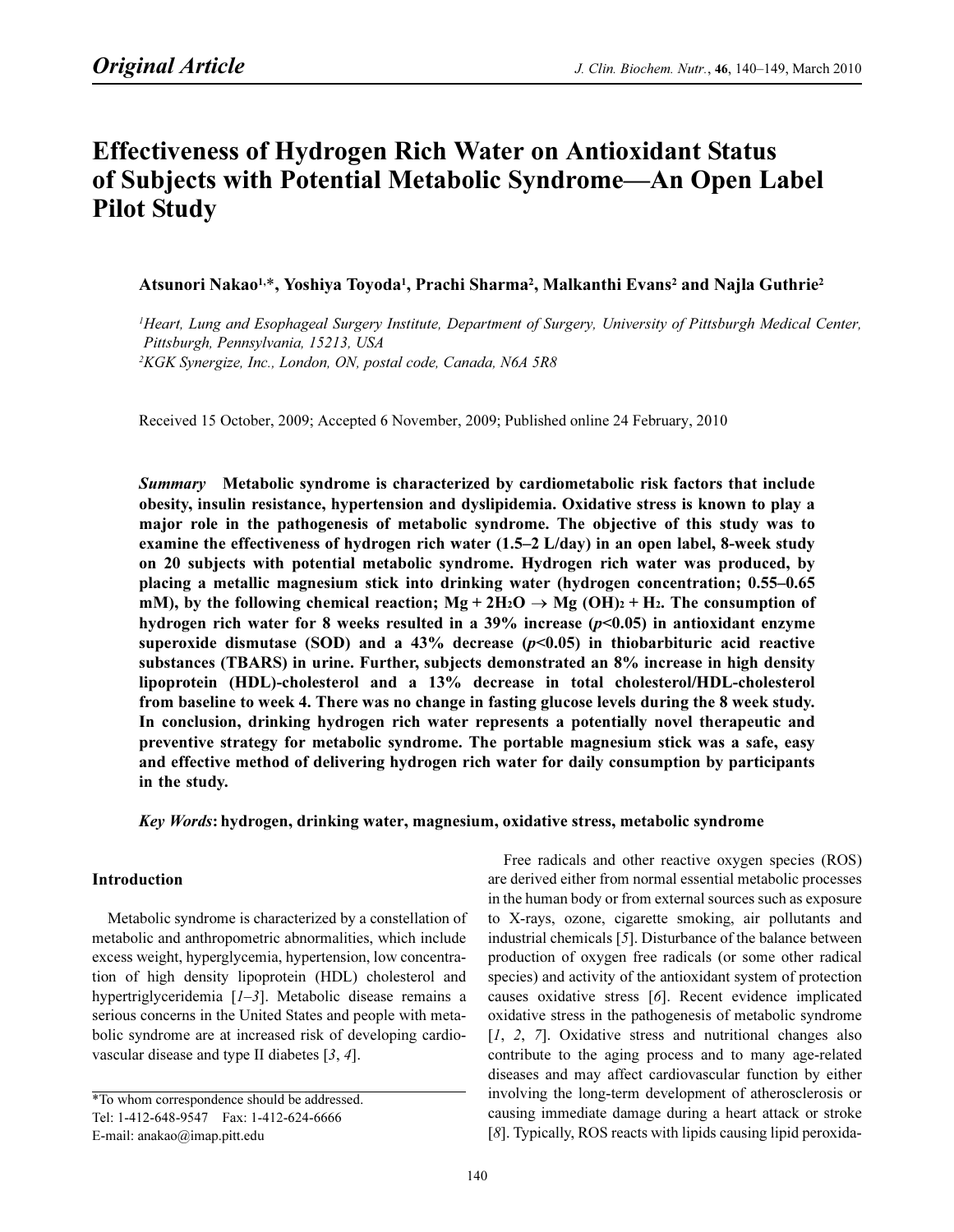tion leading to oxidative destruction of unsaturated fatty acids and damage of cell membranes with indirect damage to other cell constituents [9]. Therefore mitigating oxidative stress may have a significant impact for people in premetabolic syndrome status.

Hydrogen has been identified as having therapeutic antioxidant properties by selectively reducing cytotoxic ROS in tissues [10, 11]. As hydrogen is a gaseous molecule, inhaled hydrogen might be an easy delivery strategy. Although it is safe at a concentration lower than its threshold of 4.6% in air, the translational applicability of inhaled hydrogen gas is limited to medical care facilities as it is an inflammable gas and cannot be realistically and safely administered [12]. Oral intake of liquid containing hydrogen represents a novel and easily translatable method of delivery of hydrogen gas. Previous animal studies have linked daily consumption of hydrogen rich water, generated by bubbling or direct contact with hydrogen gas, with reduced atherosclerosis in apolipoprotein E knockout mice [13], alleviated cisplatin-induced nephrotoxicity [14], improved vitamin C deficiency-induced brain injury [15] and prevented chronic allograft nephropathy after renal transplantation  $[16]$ . In addition, the beneficial effects of consuming hydrogen rich water in the prevention of adult onset diabetes and insulin resistance has been reported in a human study [17].

We hypothesized that oral intake of hydrogen rich water generated via a magnesium stick may reduce oxidative stress in human subjects with potential metabolic syndrome. As metabolic syndrome is a disease closely associated with lifestyle-related habits, oral intake of hydrogen on a daily basis via drinking water may be ideal, for people without complicating or changing their life style. The administration of hydrogen rich water via a portable magnesium stick was considered to be a safe and feasible method of delivery and was investigated in an open label study, on subjects with potential metabolic syndrome.

## Materials and Methods

#### Subjects and Design

This study was an open label pilot study conducted at a single site with an 8 week treatment period. Twenty subjects  $\geq 40$  years, males (*n* = 10) and females (*n* = 10) were enrolled from existing patient databases or by advertisement. In order to qualify, subjects were required to have one or more of the following conditions: body mass index (BMI) between 25.0 and 34.9 kg/m<sup>2</sup>, waist circumference of ≥100 cm for males and ≥88 cm for females, prehypertension (diastolic blood pressure of 80–89 mmHg and systolic blood pressure of 139 mmHg or lower), pre-diabetes (fasting plasma glucose from 5.2 to 6.9 mmol/L), total cholesterol >5.18 mmol/L and/or low density lipoprotein (LDL) >2.59 mmol/L. At screening, subjects provided written informed consent and, inclusion and exclusion criteria, medical history and prior use of concomitant medications were reviewed.

Subjects were required to be weight stable (for 3 months prior to study) and those subjects that were smokers were encouraged not to change their smoking habits. Subjects were required to discontinue other natural health products three weeks prior to randomization and during the study and to maintain their current level of physical activity and dietary habits during the course of the study. Subjects were excluded from participating if they were pregnant, breastfeeding, or planning to become pregnant, had uncontrolled hypertension, or history of diagnosed disease or condition including diabetes (Type I or II), cardiovascular disease, cancer, renal and/or liver disease, history of psychiatric disorder or drug/alcohol abuse, used prescription or over the counter products for vasodilation, erectile dysfunction, weight loss, and/or hypercholesterolemia, use of anticoagulants or had participated in a clinical research trial within 30 days prior to randomization.

This study was conducted at KGK Synergize, Inc., London ON, Canada. The study was conducted in accordance with Good Clinical Practice Guidelines and the ethical principles of the Declaration of Helsinki (2000). The study protocol and materials were approved by the Institutional Review Board Services (Aurora, Ontario), and all subjects gave written informed consent prior to participation.

## Investigational products (Production of hydrogen water)

A plastic shelled product consisting of metallic magnesium (99.9% pure) and natural stones in the polypropylene containers combined with ceramics (Doctor SUISOSUI®, Friendear, Tokyo, Japan) was used to produce hydrogen. The product was capable of generating hydrogen when placed in drinking water by the following chemical reaction;  $Mg + 2H_2O \rightarrow Mg$  (OH)<sub>2</sub> + H<sub>2</sub> (Fig. 1). Hydrogen water sticks were dispensed at baseline and week 4 and used sticks were collected at week 4 and week 8 and compliance calculated.

In a retrospective study conducted at the University of Pittsburgh, in a setting similar to the study procedures followed in the current study, the hydrogen concentration in a water bottle was sequentially monitored using a hydrogen needle sensor (DHS-001, ABLE, Tokyo, Japan). It was determined that the hydrogen concentration was maintained between 0.55 and 0.65 mM and pH between 7.9 and 8.1 over a 12 to 36 h period. When monitored twice a day at weekly intervals for 4 weeks, it was further documented, that the magnesium stick maintained the hydrogen concentration in the water bottles for the desired length of the study. The concentration of magnesium and calcium in the water were also measured using a standard test method (ASTM D511- 09, ASTM International, West Conshohocken, PA, conducted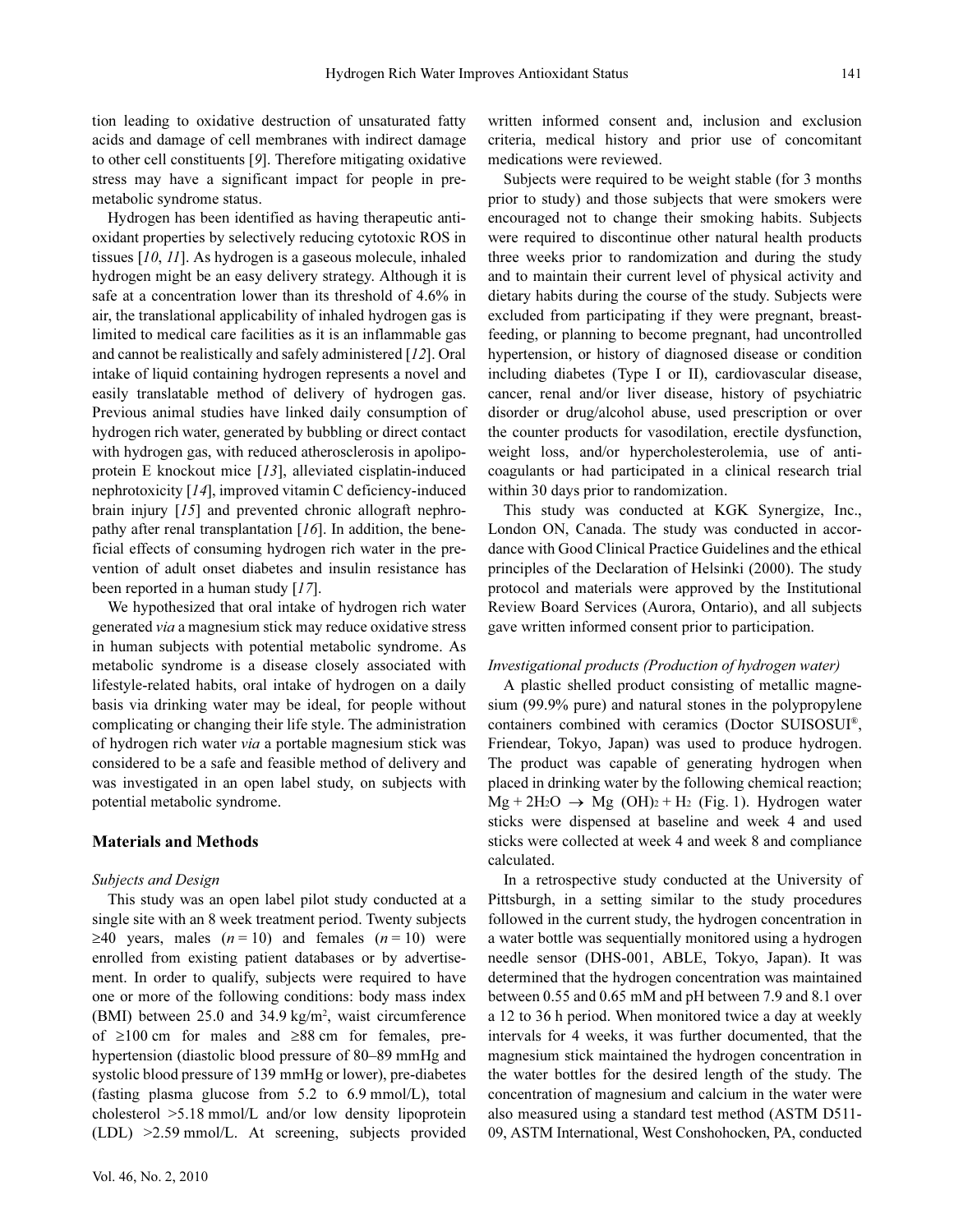

Fig. 1. A. Magnesium stick and the methods to generate hydrogen water in 500 ml bottles of drinking water. A plastic shelled product consisting of metallic magnesium (99.9% pure) and natural stones in the polypropylene containers combined with ceramics (Doctor SUISOSUI®, Friendear, Tokyo, Japan) was used to produce hydrogen. The product was capable of generating hydrogen when placed in drinking water by the following chemical reaction;  $Mg + 2H_2O \rightarrow Mg (OH)_2 + H_2$ . B. Hydrogen concentrations in the water bottle  $(n=3)$ . The hydrogen concentration in a water bottle was maintained between 0.55 and 0.65 mM over an 8 week period.

at University of Pittsburgh) and found to be <1.0 mg/L and <1.0 mg/L, respectively.

## Study protocols (dose and mode of administration)

Subjects were provided with 500 ml bottles of drinking water and instructed to place two magnesium sticks in each of five bottles of water at the end of each day in preparation for consumption the following day. Participants were asked to drink 300–400 ml from bottle one, each morning, one hour before breakfast; 300–400 ml from bottle two, one hour before lunch; 300–400 ml from bottle three, two hours after lunch; 300–400 ml from bottle four, one hour before supper; and 300–400 ml from bottle five, one-half hour before bedtime as per instructions provided in the informed consent form. Subjects were instructed to reuse the magnesium sticks by transferring the sticks to a new bottle of water after use. In summary, subjects were expected to consume 300–400 ml of hydrogen rich water 5 times/day for a total minimum consumption of  $1500$  ml  $(1.5 \text{ L})$  to a maximum consumption of 2000 ml (2.0 L).

## Assessment of health and physiological parameters

The study included 4 clinic visits, which occurred at screening, baseline, week 4 and week 8. At baseline, week 4 and week 8, blood pressure, heart rate, waist circumference and concomitant therapies were assessed, weight measurements were recorded and fasting peripheral blood was collected to determine glucose and lipid profile. Serum chemistry and hematology were repeated at week 4 and week 8 and first morning void urine samples from two consecutive days were pooled for urinalysis at baseline, week 4 and week 8. A treatment diary was dispensed at baseline and week 4 and included forms to record daily product use, changes in concomitant therapies and adverse events and was returned and reviewed at week 4 and week 8. Adverse events were reviewed at week 4 and week 8.

## Analysis of oxidative stress markers

Laboratory tests for routine health markers such as complete blood count (CBC), creatinine, aspartate aminotransferase (AST), alanine transaminase (ALT), gamma glutamyl transferase (GGT), bilirubin, total cholesterol, HDL cholesterol, LDL cholesterol, triglycerides and fasting glucose were conducted using standardized procedures at Life Labs Medical Laboratory Services in London, ON. Concentration of 8-hydroxy-2'-deoxyguanosine (8-OHdG) was analyzed by enzyme immunoassay (EIA) (Caymen Chemical, Ann Arbor, MI, Cat. #589320), 8-isoprostane by EIA (Caymen Chemical, Cat. #516351.1), superoxide dismutase (SOD) by enzyme colorimetric assay (Caymen Chemical, Cat. #706002) and thiobarbituric acid reactive substances (TBARS) was analyzed spectrophotometrically using TBARS ASSAY (Caymen Chemical, Cat. #10009055).

#### Statistical analysis

As this was a pilot study, no formal sample size calculation was performed. Repeated measures analysis of variance (ANOVA) was used to compare pre- and post-treatment measurements of effectiveness and general health markers. Probability values less than 0.05 were considered to be statistically significant. The change from baseline to week 4, and week 8 were compared using Tukey's multiple comparisons test for 8-OHdG, 8-isoprostane, TBARS, and SOD, total cholesterol, HDL cholesterol, LDL cholesterol, triglycerides and fasting glucose. Adverse events were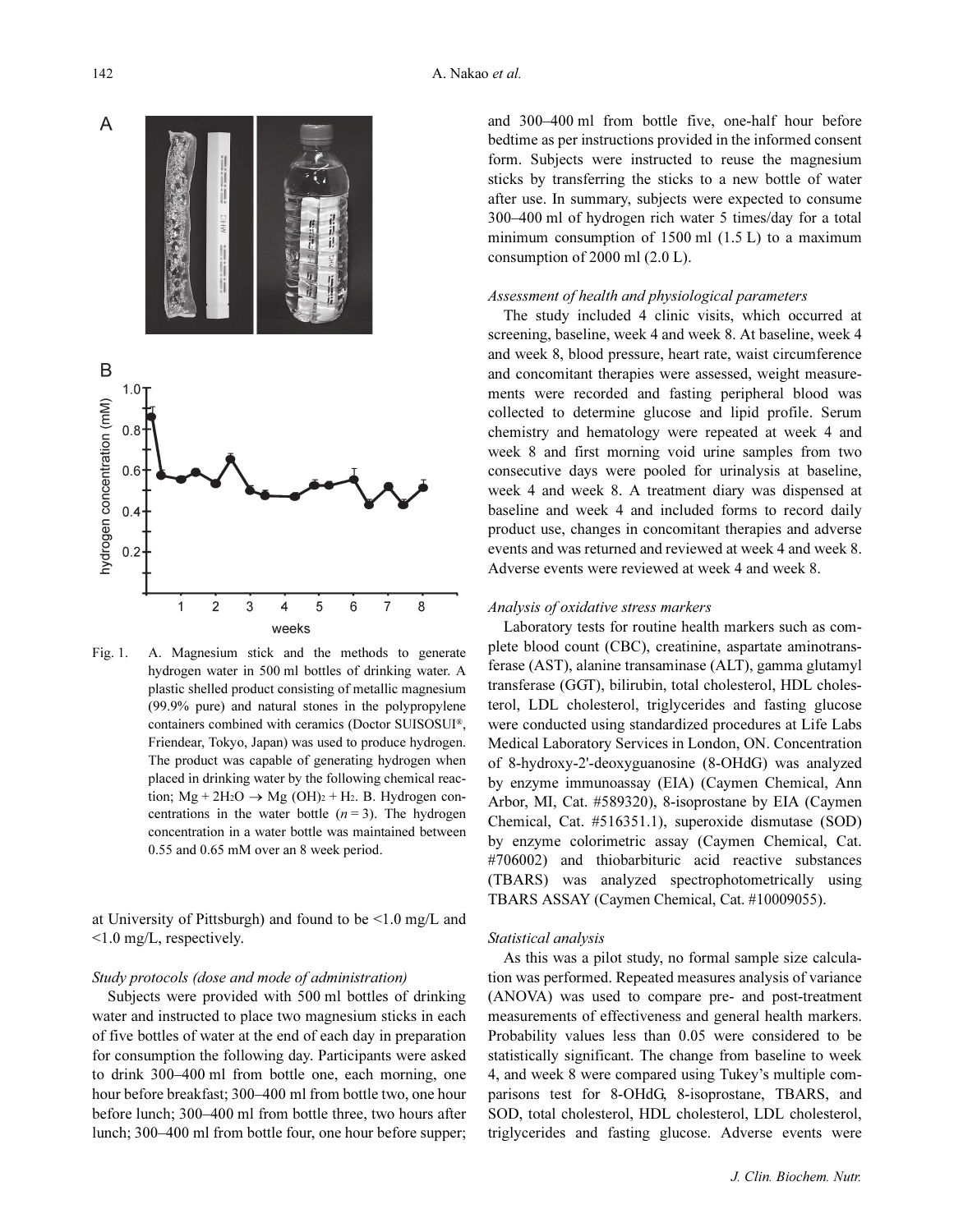| Variable                 | All<br>$(n=20)$  | Female<br>$(n=10)$ | Male<br>$(n = 10)$ |  |
|--------------------------|------------------|--------------------|--------------------|--|
| Age (years)              | $*50.8 \pm 9.6$  | $50.0 \pm 9.7$     | $51.5 \pm 10.0$    |  |
| Gender-Female            | $**10/20(50.0)$  | 10/10(100.0)       | 0/10(0.0)          |  |
| Gender-Male              | 10/20(50.0)      | 0/10(0.0)          | 10/10(100.0)       |  |
| Mean Systolic BP (mmHg)  | $*114.4 \pm 9.5$ | $110.8 \pm 10.8$   | $117.9 \pm 6.7$    |  |
| Mean Diastolic BP (mmHg) | $72.2 \pm 7.5$   | $69.8 \pm 7.2$     | $74.5 \pm 7.4$     |  |
| Mean Heart Rate (bpm)    | $69.1 \pm 6.9$   | $70.0 \pm 6.1$     | $68.2 \pm 7.8$     |  |
| Height (cm)              | $171.9 \pm 7.7$  | $167.3 \pm 5.9$    | $176.5 \pm 6.5$    |  |
| Weight (kg)              | $84.6 \pm 17.7$  | $80.3 \pm 19.1$    | $88.8 \pm 16.1$    |  |
| Waist Circumference (cm) | $97.8 \pm 11.5$  | $94.2 \pm 10.1$    | $101.5 \pm 12.3$   |  |
| BMI $(kg/m2)$            | $28.6 \pm 5.8$   | $28.7 \pm 6.9$     | $28.5 \pm 4.7$     |  |
| Fasting Glucose (mmol/L) | $4.9 \pm 0.5$    | $4.6 \pm 0.6$      | $4.9 \pm 0.4$      |  |
| <b>Alcohol Use</b>       |                  |                    |                    |  |
| Daily                    | $*2/20(10.0)$    | 0/10(0.0)          | 2/20(10.0)         |  |
| Occasional               | 14/20(70.0)      | 6/10(60.0)         | 8/10(30.0)         |  |
| Weekly                   | 4/20(20.0)       | 4/10(40.0)         | 0/10(0.0)          |  |
| <b>Tobacco Use</b>       |                  |                    |                    |  |
| Current                  | 4/20(20.0)       | 1/10(10.0)         | 3/10(30)           |  |
| Former                   | 7/20(35.0)       | 3/10(30.0)         | 4/10(40.0)         |  |
| None                     | 9/20(45.0)       | 6/10(60.0)         | 3/10(30.0)         |  |

Table 1. Characteristics of subjects, Biometrics, and glucose for all subjects and by gender at baseline

\* Mean ± SD, \*\*f/n (%) = Number of subjects/Total Number of subjects (percent). BP, indicates blood pressure; BMI, body mass index.

summarized descriptively using frequencies, and categorizing by intensity and body system. A post hoc sub analysis was also conducted on female and male subjects to determine any differences in response according to gender and on subjects who were current smokers for effectiveness. SAS version 9.1 was used to perform the statistical analysis.

## Results

#### Subject characteristics

All subjects completed treatment with mean compliance of 98.7  $\pm$  3.3 and were included in the analysis. The baseline demographics of subjects are presented in Table 1. Subjects enrolled in the study included those who were prehypertensive  $(n=3)$ , pre-diabetic  $(n=7)$ , and had total cholesterol  $>5.18$  mmol/L ( $n = 12$ ), LDL-c  $>2.59$  mmol/L  $(n = 17)$ , BMI 25-34.9  $(n = 10)$ , and/or smokers  $(n = 4)$ . All subjects showed mean normal clinical levels of baseline biometric parameters, clinical chemistry and hematology.

The proportion of male smokers was greater  $(n = 3)$  than that of the female smokers  $(n = 1)$  however all subjects were occasional smokers. The compliance with respect to reporting the number of cigarettes smoked in all the visits was 100%. In two subjects the number of cigarettes smoked remained the same throughout the visits (10 and 20).

#### Oxidative stress biomarkers

Oxidative stress is a well-recognized mechanism playing an important role in pathological conditions seen in metabolic syndrome [1]. The effect of hydrogen rich water on markers of oxidative stress is presented in Table 2. TBARS are a marker of lipid peroxidation which is indicative of malondialdehyde formation and lipid damage and is a well-established method for screening and monitoring lipid peroxidation [18]. The concentration of urinary TBARS decreased significantly ( $p$ <0.05) from baseline to week 4 and week 8. Subjects demonstrated a significant increase  $(p<0.05)$  in SOD from baseline to week 8. Subjects demonstrated increasing trends in 8-isoprostane from baseline to week 4 and week 8. When a post hoc sub analysis by gender was conducted, male subjects demonstrated a significant decrease in urinary TBARS from baseline to week 8 and a significant increase  $(p<0.05)$  in SOD from baseline to week 8. During oxidative damage to DNA, damaged products are usually eliminated by repair enzymes and detected as nucleoside derivatives. Urinary 8-OHdG is one adduct of this reaction and has been proposed as a sensitive biomarker of oxidative DNA damage and repair [19]. In subjects who were current smokers, there was a trend toward a decrease in urinary 8-OHdG and TBARS levels from baseline to week 4 and week 8. Subjects demonstrated increasing trends in SOD from baseline to week 8 and 8-isoprostane from baseline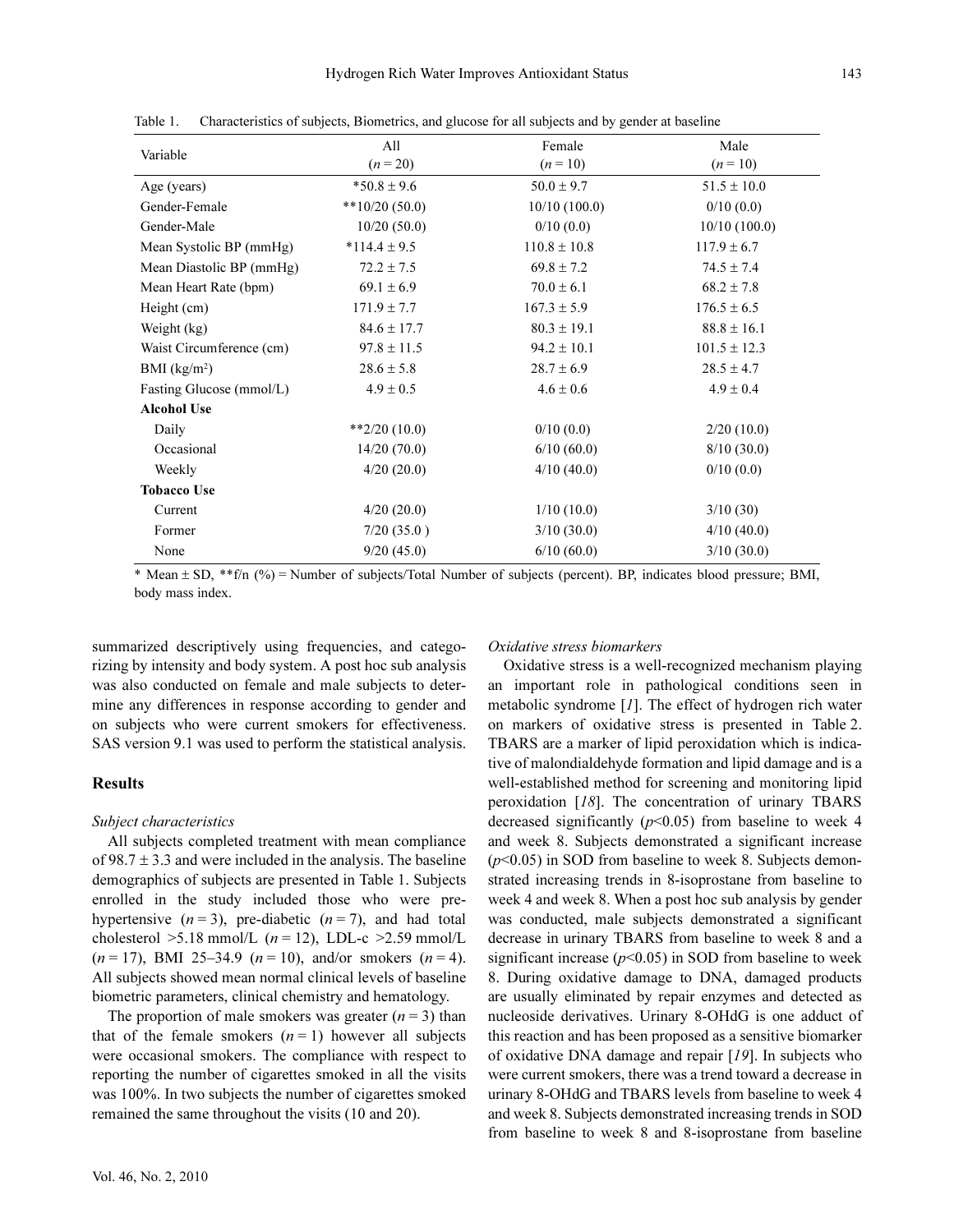|                                    | All $(n = 20)$                                 |                     | Female $(n = 10)$                              |                     | Male $(n=10)$                                  |                     |
|------------------------------------|------------------------------------------------|---------------------|------------------------------------------------|---------------------|------------------------------------------------|---------------------|
|                                    | Mean $\pm$ SD<br>(Difference<br>between means) | $(95\% \text{ CI})$ | Mean $\pm$ SD<br>(Difference<br>between means) | $(95\% \text{ CI})$ | Mean $\pm$ SD<br>(Difference<br>between means) | $(95\% \text{ CI})$ |
| Urine 8-OHdG (ng/mg creatinine)    |                                                |                     |                                                |                     |                                                |                     |
| Baseline (Week 0)                  | $31.8 \pm 16.8$                                |                     | $34.6 \pm 16.5$                                |                     | $28.9 \pm 17.5$                                |                     |
| Week 4                             | $31.7 \pm 10.8$                                |                     | $33.4 \pm 11.6$                                |                     | $30.0 \pm 10.3$                                |                     |
|                                    | $(-0.0)$                                       | $(-7.9, 7.8)$       | $(-1.2)$                                       | $(-13.4, 11.0)$     | (1.1)                                          | $(-10.2, 12.5)$     |
| Week 8                             | $31.1 \pm 12.9$                                |                     | $31.1 \pm 16.3$                                |                     | $31.0 \pm 9.2$                                 |                     |
|                                    | $(-0.7)$                                       | $(-8.5, 7.1)$       | $(-3.6)$                                       | $(-15.8, 8.7)$      | (2.2)                                          | $(-9.2, 13.5)$      |
| 8-Isoprostane (ng/mmol creatinine) |                                                |                     |                                                |                     |                                                |                     |
| Baseline (Week 0)                  | $122.9 \pm 33.9$                               |                     | $125.9 \pm 29.5$                               |                     | $120.0 \pm 39.2$                               |                     |
| Week 4                             | $130.0 \pm 43.1$                               |                     | $122.8 \pm 38.4$                               |                     | $137.2 \pm 48.2$                               |                     |
|                                    | (7.1)                                          | $(-17.7, 31.8)$     | $(-3.1)$                                       | $(-34.6, 28.5)$     | (17.2)                                         | $(-24.8, 59.2)$     |
| Week 8                             | $140.3 \pm 32.8$                               |                     | $138.2 \pm 20.8$                               |                     | $142.4 \pm 42.8$                               |                     |
|                                    | (17.4)                                         | $(-7.4, 42.2)$      | (12.3)                                         | $(-19.2, 43.8)$     | (22.5)                                         | $(-19.5, 64.5)$     |
| TBARS (µmol/g creatinine)          |                                                |                     |                                                |                     |                                                |                     |
| Baseline (Week 0)                  | $7.7 \pm 5.2$                                  |                     | $8.4 \pm 5.9$                                  |                     | $7.1 \pm 4.5$                                  |                     |
| Week 4                             | $5.0 \pm 3.8$                                  |                     | $5.7 \pm 4.6$                                  |                     | $4.3 \pm 2.9$                                  |                     |
|                                    | $(-2.7)$                                       | $(-4.9, -0.6)*$     | $(-2.6)$                                       | $(-5.7, 0.4)$       | $(-2.8)$                                       | $(-6.2, 0.6)$       |
| Week 8                             | $4.5 \pm 2.9$                                  |                     | $5.4 \pm 3.4$                                  |                     | $3.6 \pm 2.0$                                  |                     |
|                                    | $(-3.3)$                                       | $(-5.4, -1.1)^*$    | $(-3.0)$                                       | $(-6.1, 0.1)$       | $(-3.5)$                                       | $(-6.9, -0.2)^*$    |
| SOD (U/mmol creatinine)            |                                                |                     |                                                |                     |                                                |                     |
| Baseline (Week 0)                  | $122.1 \pm 106.4$                              |                     | $155.9 \pm 122.3$                              |                     | $88.3 \pm 80.2$                                |                     |
| Week 4                             | $129.8 \pm 62.3$                               |                     | $153.6 \pm 61.3$                               |                     | $106.1 \pm 56.3$                               |                     |
|                                    | (7.8)                                          | $(-25.3, 40.8)$     | $(-2.3)$                                       | $(-59.6, 55.0)$     | (17.8)                                         | $(-22.4, 58.0)$     |
| Week 8                             | $169.7 \pm 94.1$                               |                     | $208.2 \pm 106.2$                              |                     | $131.3 \pm 64.3$                               |                     |
|                                    | (47.7)                                         | $(14.6, 80.7)^*$    | (52.3)                                         | $(-5.0, 109.6)$     | (43.0)                                         | $(2.8, 83.2)^*$     |

Table 2. Urinary oxidative stress markers and by gender at baseline and after 4 and 8 weeks of treatment with hydrogen rich water.

\* denotes statistically significant differences (p<0.05), 95% confidence intervals about the mean difference between baseline and week 4 and baseline and week 8 were obtained via Tukey's multiple comparisons test. \*\* Change in urinary oxidative stress markers from baseline to week 4. † Change in urinary oxidative stress markers from baseline to week 8 of treatment. 8-OHdG, indicates 8-hydroxy-2' deoxyguanosine; TBARS, thiobarbituric acid; SOD, superoxide dismutase.

to week 4 and week 8. Urinary 8-OHdG, 8-isoprostane, TBARS and SOD were higher in subjects who were current smokers (data not shown).

## Lipid profile and fasting glucose

Subjects demonstrated a significant increase in HDLcholesterol from baseline to week 4 and week 8 and a decrease in total cholesterol/HDL ratio from baseline to week 4 (Table 3). Post hoc sub analysis by gender demonstrated that female subjects had a significant increase  $(p<0.05)$  in HDL-cholesterol from baseline to week 4, and a significant decrease  $(p<0.05)$  in LDL-cholesterol and total cholesterol/HDL-cholesterol ratio from baseline to week 4. There were no changes in HDL cholesterol, cholesterol/ HDL ratio and triglycerides from baseline to week 8. Male subjects demonstrated a significant increase in HDL-

cholesterol from baseline to week 4 and week 8 and significant decrease in total cholesterol/HDL ratio from baseline to week 4 ( $p$ <0.05) (Table 3).

The effects of hydrogen rich water on the lipid profile in subjects who were current smokers demonstrated that there was a significant decrease in the total cholesterol/HDL ratio from baseline to week 4 (data not shown) and a significant increase in HDL from baseline to week 4 ( $p$ <0.05).

Results showed that there were no statistical differences from baseline to week 8 for fasting glucose in participants after consumption of hydrogen rich water (data not shown).

#### Biometric parameters, clinical chemistry and hematology

There were no significant differences in blood pressure, heart rate, weight and BMI assessed at any time point (data not shown). Analysis of clinical chemistry parameters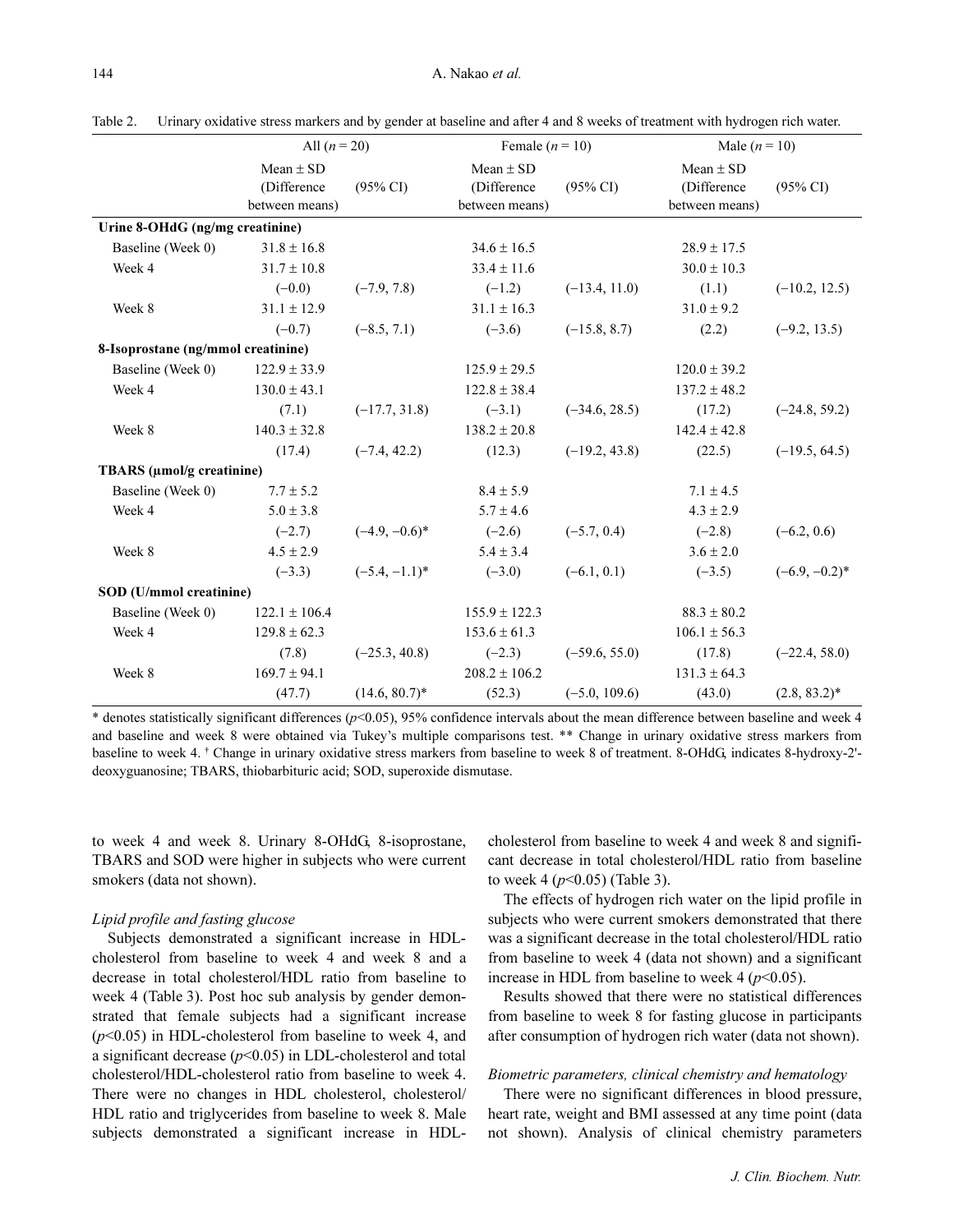|                              | All $(n = 20)$                                 |                     | Female $(n = 10)$                              |                     | Male $(n = 10)$                                |                     |
|------------------------------|------------------------------------------------|---------------------|------------------------------------------------|---------------------|------------------------------------------------|---------------------|
|                              | $Mean \pm SD$<br>(Difference<br>between means) | $(95\% \text{ CI})$ | $Mean \pm SD$<br>(Difference<br>between means) | $(95\% \text{ CI})$ | $Mean \pm SD$<br>(Difference<br>between means) | $(95\% \text{ CI})$ |
| Total Cholesterol (mmol/L)   |                                                |                     |                                                |                     |                                                |                     |
| Baseline (Week 0)            | $5.3 \pm 1.1$                                  |                     | $5.6 \pm 1.4$                                  |                     | $5.1 \pm 0.7$                                  |                     |
| Week 4                       | $5.3 \pm 0.9$                                  |                     | $5.4 \pm 1.1$                                  |                     | $5.3\pm0.6$                                    |                     |
|                              | $^{\dagger}(-0.0)$                             | $(-0.3, 0.2)$       | $(-0.2)$                                       | $(-0.6, 0.2)$       | (0.2)                                          | $(-0.1, 0.5)$       |
| Week 8                       | $5.5 \pm 1.0$                                  |                     | $5.8 \pm 1.2$                                  |                     | $5.3 \pm 0.7$                                  |                     |
|                              | $\sqrt[+1]{(0.2)}$                             | $(-0.1, 0.5)$       | (0.2)                                          | $(-0.2, 0.6)$       | (0.2)                                          | $(-0.1, 0.5)$       |
| LDL Cholesterol (mmol/L)     |                                                |                     |                                                |                     |                                                |                     |
| Baseline (Week 0)            | $3.4 \pm 0.9$ **                               |                     | $3.6 \pm 1.1$                                  |                     | $3.2 \pm 0.5***$                               |                     |
| Week 4                       | $3.2 \pm 0.8$                                  |                     | $3.2 \pm 1.0$                                  |                     | $3.2 \pm 0.4$                                  |                     |
|                              | $(-0.2)$                                       | $(-0.4, 0.0)$       | $(-0.4)$                                       | $(-0.8, -0.0)^*$    | $(-0.0)$                                       | $(-0.3, 0.3)$       |
| Week 8                       | $3.5 \pm 0.8$                                  |                     | $3.7 \pm 1.0$                                  |                     | $3.3 \pm 0.6$                                  |                     |
|                              | (0.1)                                          | $(-0.1, 0.4)$       | (0.1)                                          | $(-0.3, 0.5)$       | (0.1)                                          | $(-0.2, 0.4)$       |
| HDL Cholesterol (mmol/L)     |                                                |                     |                                                |                     |                                                |                     |
| Baseline (Week 0)            | $1.2 \pm 0.3$                                  |                     | $1.4 \pm 0.2$                                  |                     | $1.1 \pm 0.3$                                  |                     |
| Week 4                       | $1.4 \pm 0.4$                                  |                     | $1.5 \pm 0.3$                                  |                     | $1.3 \pm 0.4$                                  |                     |
|                              | (0.2)                                          | $(0.1, 0.3)^*$      | (0.2)                                          | $(0.1, 0.3)^*$      | (0.2)                                          | $(0.1, 0.3)^*$      |
| Week 8                       | $1.3 \pm 0.3$                                  |                     | $1.4 \pm 0.3$                                  |                     | $1.2 \pm 0.3$                                  |                     |
|                              | (0.1)                                          | $(0.0, 0.2)^*$      | (0.1)                                          | $(-0.0, 0.2)$       | (0.1)                                          | $(0.0, 0.2)^*$      |
| <b>Cholesterol/HDL Ratio</b> |                                                |                     |                                                |                     |                                                |                     |
| Baseline (Week 0)            | $4.5 \pm 1.4$                                  |                     | $4.1 \pm 1.1$                                  |                     | $5.0 \pm 1.5$                                  |                     |
| Week 4                       | $3.9 \pm 1.1$                                  |                     | $3.6 \pm 0.9$                                  |                     | $4.3 \pm 1.2$                                  |                     |
|                              | $(-0.6)$                                       | $(-0.9, -0.4)^*$    | $(-0.6)$                                       | $(-0.9, -0.2)^*$    | $(-0.7)$                                       | $(-1.0, -0.4)^*$    |
| Week 8                       | $4.4 \pm 1.3$                                  |                     | $4.1 \pm 1.1$                                  |                     | $4.7 \pm 1.4$                                  |                     |
|                              | $(-0.2)$                                       | $(-0.4, 0.1)$       | (0.0)                                          | $(-0.3, 0.3)$       | $(-0.3)$                                       | $(-0.7, 0.0)$       |
| Triglycerides (mmol/L)       |                                                |                     |                                                |                     |                                                |                     |
| Baseline (Week 0)            | $1.6 \pm 1.1$                                  |                     | $1.3 \pm 0.8$                                  |                     | $1.9 \pm 1.4$                                  |                     |
| Week 4                       | $1.5 \pm 0.9$                                  |                     | $1.3 \pm 0.8$                                  |                     | $1.7 \pm 1.0$                                  |                     |
|                              | $(-0.1)$                                       | $(-0.3, 0.2)$       | (0.1)                                          | $(-0.2, 0.3)$       | $(-0.2)$                                       | $(-0.7, 0.4)$       |
| Week 8                       | $1.5 \pm 0.8$                                  |                     | $1.3 \pm 0.7$                                  |                     | $1.6 \pm 0.9$                                  |                     |
|                              | $(-0.1)$                                       | $(-0.4, 0.2)$       | (0.1)                                          | $(-0.2, 0.3)$       | $(-0.3)$                                       | $(-0.8, 0.3)$       |

Table 3. Blood lipid profile of all subjects and by gender at baseline and after 4 and 8 weeks of treatment with hydrogen rich water.

 $*$  denotes statistically significant differences ( $p$ <0.05), 95% confidence intervals about the mean difference between baseline and week 4 and baseline and week 8 were obtained via Tukey's multiple comparisons test.  $*N = 19$ ,  $**N = 9$ . Change in lipid profile of subjects from baseline to week 4. <sup>††</sup>Change in lipid profile of subjects from baseline to week 8. LDL, indicates low density lipoprotein; HDL, high density lipoprotein.

demonstrated that ALT and creatinine were significantly decreased  $(p<0.05)$  from baseline to week 4 and week 8 in all subjects (Table 4). Further analysis demonstrated that 80% of subjects (9 females and 7 males) had a decrease in ALT from baseline to week 8 and 95% of subjects (10 females and 9 males) had a decrease in creatinine from baseline to week 8.

The decrease in ALT was significant  $(p<0.05)$  from baseline to week 4 and week 8 in female subjects but not male subjects. Creatinine was significantly decreased  $(p<0.05)$  in both genders from baseline to week 4 and week 8. Significant increases were demonstrated from baseline to week 4 and week 8 for bilirubin in subjects on hydrogen rich water. Eight females and seven males demonstrated an increase in bilirubin from baseline to week 8. This increase was significant in female subjects, but not in male subjects. GGT was significantly increased  $(p<0.05)$  from baseline to week 8 with 85% of all subjects demonstrating an increase during this period (8 females and 9 males). Ninety percent of all subjects demonstrated a decrease in AST from baseline to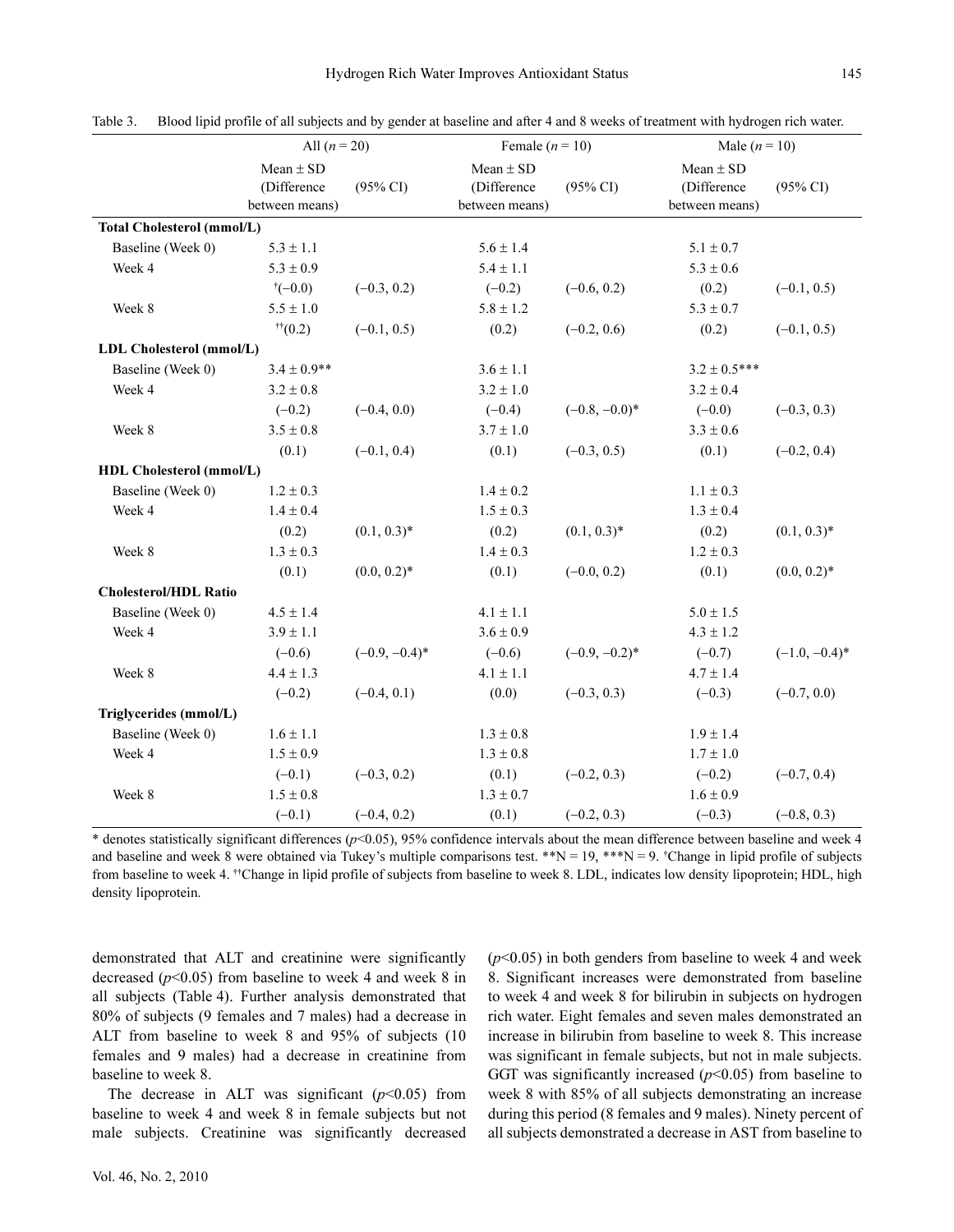|                                    | All $(n = 20)$                                 |                     | Female $(n = 10)$                              |                     | Male $(n = 10)$                                |                     |
|------------------------------------|------------------------------------------------|---------------------|------------------------------------------------|---------------------|------------------------------------------------|---------------------|
|                                    | Mean $\pm$ SD<br>(Difference<br>between means) | $(95\% \text{ CI})$ | Mean $\pm$ SD<br>(Difference<br>between means) | $(95\% \text{ CI})$ | Mean $\pm$ SD<br>(Difference<br>between means) | $(95\% \text{ CI})$ |
| AST (U/L)                          |                                                |                     |                                                |                     |                                                |                     |
| Week 0                             | $26.3 \pm 6.8$                                 |                     | $24.1 \pm 5.9$                                 |                     | $28.5 \pm 7.3$                                 |                     |
| Week 4                             | $21.9 \pm 6.2$                                 |                     | $19.7 \pm 6.0$                                 |                     | $24.0 \pm 5.9$                                 |                     |
|                                    | $*(-4.5)$                                      | $(-10.3, 1.4)$      | $(-4.4)$                                       | $(-7.8, -1.0)^*$    | $(-4.5)$                                       | $(-16.4, 7.4)$      |
| Week 8                             | $23.6 \pm 12.3$                                |                     | $19.2 \pm 4.6$                                 |                     | $28.0 \pm 15.9$                                |                     |
|                                    | $\uparrow (-2.7)$                              | $(-8.5, 3.1)$       | $(-4.9)$                                       | $(-8.3, -1.5)^*$    | $(-0.5)$                                       | $(-12.4, 11.4)$     |
| ALT (U/L)                          |                                                |                     |                                                |                     |                                                |                     |
| Week 0                             | $32.2 \pm 11.0$                                |                     | $28.4\pm9.1$                                   |                     | $35.9 \pm 11.8$                                |                     |
| Week 4                             | $24.7 \pm 9.8$                                 |                     | $21.3 \pm 10.9$                                |                     | $28.1 \pm 7.7$                                 |                     |
|                                    | $(-7.5)$                                       | $(-11.9, -3.0)^*$   | $(-7.1)$                                       | $(-11.8, -2.4)^*$   | $(-7.8)$                                       | $(-16.1, 0.5)$      |
| Week 8                             | $26.1 \pm 10.2$                                |                     | $21.2 \pm 7.0$                                 |                     | $30.9 \pm 10.9$                                |                     |
|                                    | $(-6.1)$                                       | $(-10.6, -1.6)^*$   | $(-7.2)$                                       | $(-11.9, -2.5)^*$   | $(-5.0)$                                       | $(-13.3, 3.3)$      |
| GGT (U/L)                          |                                                |                     |                                                |                     |                                                |                     |
| Week 0                             | $25.7 \pm 14.0$                                |                     | $24.8 \pm 16.3$                                |                     | $26.5 \pm 12.1$                                |                     |
| Week 4                             | $30.0 \pm 16.2$                                |                     | $25.9 \pm 13.4$                                |                     | $34.0 \pm 18.4$                                |                     |
|                                    | (4.3)                                          | $(-0.6, 9.2)$       | (1.1)                                          | $(-3.2, 5.4)$       | (7.5)                                          | $(-1.7, 16.7)$      |
| Week 8                             | $31.8 \pm 20.3$                                |                     | $28.0 \pm 19.6$                                |                     | $35.5 \pm 21.4$                                |                     |
|                                    | (6.1)                                          | $(1.2, 11.0)^*$     | (3.2)                                          | $(-1.1, 7.5)$       | (9.0)                                          | $(-0.2, 18.2)$      |
| <b>Total Bilirubin (umol/L)</b>    |                                                |                     |                                                |                     |                                                |                     |
| Week 0                             | $8.1 \pm 3.6$                                  |                     | $6.7 \pm 3.1$                                  |                     | $9.4 \pm 3.7$                                  |                     |
| Week 4                             | $10.4 \pm 4.5$                                 |                     | $9.5 \pm 3.8$                                  |                     | $11.2 \pm 5.1$                                 |                     |
|                                    | (2.3)                                          | $(0.8, 3.8)^*$      | (2.8)                                          | $(0.9, 4.7)^*$      | (1.8)                                          | $(-0.8, 4.4)$       |
| Week 8                             | $10.1 \pm 3.9$                                 |                     | $8.8 \pm 3.6$                                  |                     | $11.3 \pm 3.9$                                 |                     |
|                                    | (2)                                            | $(0.5, 3.5)^*$      | (2.1)                                          | $(0.2, 4.0)^*$      | (1.9)                                          | $(-0.7, 4.5)$       |
| Creatinine (umol/L)                |                                                |                     |                                                |                     |                                                |                     |
| Week 0                             | $83.6 \pm 14.1$                                |                     | $76.2 \pm 11.8$                                |                     | $90.9 \pm 12.6$                                |                     |
| Week 4                             | $76.3 \pm 12.0$                                |                     | $68.4\pm8.7$                                   |                     | $84.2 \pm 9.5$                                 |                     |
|                                    | $(-7.3)$                                       | $(-11.2, -3.3)^*$   | $(-7.8)$                                       | $(-12.8, -2.8)^*$   | $(-6.7)$                                       | $(-13.4, -0.0)^*$   |
| Week 8                             | $73.8 \pm 14.3$                                |                     | $64.7 \pm 9.4$                                 |                     | $82.9 \pm 12.6$                                |                     |
|                                    | $(-9.8)$                                       | $(-13.7, -5.8)^*$   | $(-11.5)$                                      | $(-16.5, -6.5)^*$   | $(-8.0)$                                       | $(-14.7, -1.3)^*$   |
| eGFR (mL/min/1.73 m <sup>2</sup> ) |                                                |                     |                                                |                     |                                                |                     |
| Week 0                             | $86.2 \pm 14.3$                                |                     | $83.2 \pm 15.6$                                |                     | $89.2 \pm 12.9$                                |                     |
| Week 4                             | $82.7 \pm 12.3$                                |                     | $80.9 \pm 14.7$                                |                     | $84.5 \pm 9.9$                                 |                     |
|                                    | $(-3.5)$                                       | $(-9.1, 2.1)$       | $(-2.3)$                                       | $(-9.6, 5.0)$       | $(-4.7)$                                       | $(-13.9, 4.5)$      |
| Week 8                             | $85.7 \pm 15.5$                                |                     | $86.1 \pm 13.3$                                |                     | $85.3 \pm 18.3$                                |                     |
|                                    | $(-0.5)$                                       | $(-6.1, 5.1)$       | (2.9)                                          | $(-4.4, 10.2)$      | $(-3.9)$                                       | $(-13.1, 5.3)$      |

Table 4. Clinical Chemistry of all subjects and by gender at screening and after 4 and 8 weeks of treatment with hydrogen rich water.

\* denotes statistically significant differences ( $p$ <0.05), 95% confidence intervals about the mean difference between baseline and week 4 and baseline and week 8 were obtained via Tukey's multiple comparisons test. \*\*Change in clinical chemistry parameters of subjects from baseline to week 4, <sup>†</sup>Change in clinical chemistry parameters of subjects from baseline to week 8. AST, indicates aspartate aminotransferase; ALT, alanine transaminase; GGT, gamma glutamyl transferase; eGFR, estimated glomerular filtration rate.

week 8 (9 females and 9 males). This decrease was significant from baseline to weeks 4 and week 8 in female subjects but not in male subjects. The mean values for these parameters were within the normal acceptable reference range for male and female subjects. In subjects who were current smokers, significant increases were demonstrated from baseline to week 8 for bilirubin and this increase was within normal acceptable reference ranges (data not shown).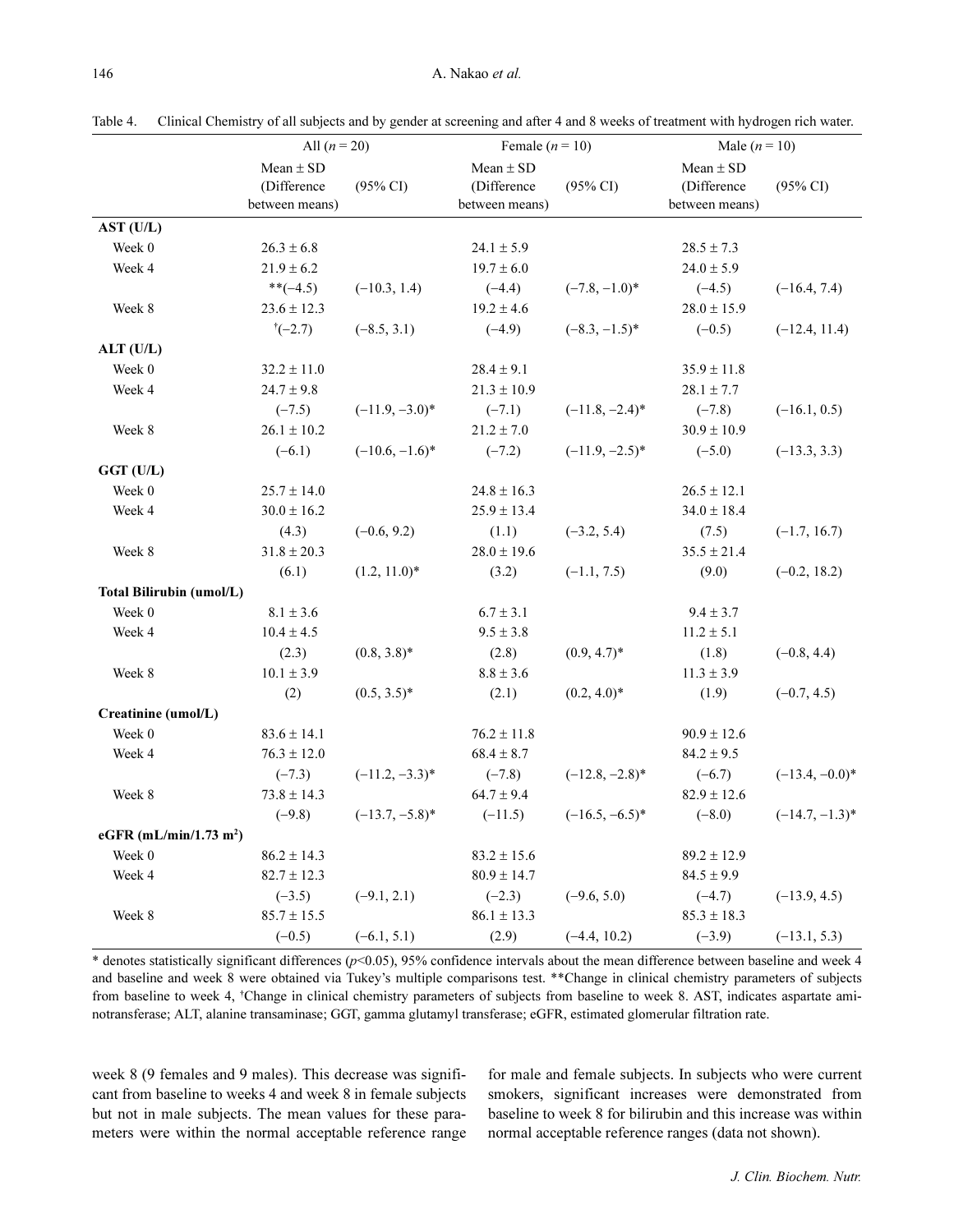## Adverse events

A total of 28 adverse events were experienced by 13 of the 20 subjects (65.0%) enrolled in the study. Overall, 6 adverse events, experienced by 4 subjects (20.0%) were assessed by the investigator as having a possible relationship to the test article. These adverse events included loose stools (3 subjects), increase in frequency of bowel movement (1 subject) heartburn (1 subject), and headache (1 subject). These adverse events having "possible" relationship to the test article were classified as mild in intensity. There were no serious adverse events which occurred during the study.

## Discussion

In this study, we demonstrated that drinking hydrogen rich water increased urinary anti-oxidant enzyme SOD, an endogenous defensive system against ROS-induced cellular injury, associated with reduction of oxidative stress markers, in subjects with metabolic syndrome [7]. SOD plays an important role in the antioxidant defense system against superoxide anion  $(O_2^-)$  generated in vivo and is involved in defense against many diseases [20–22]. Our data demonstrated that subjects consuming hydrogen rich water for 8 weeks showed significantly increased SOD levels from baseline to week 8, suggesting that hydrogen rich water is capable of inducing SOD activity. Although the detailed mechanisms are undefined an increase in SOD levels correlated with decreasing trends in 8-OHdG levels, and thus supported our hypothesis that oxidative stress is reduced by consuming hydrogen rich water.

Oxidative modification of LDL in the arterial wall plays a key role in the pathogenesis of atherosclerosis [2]. A high level of HDL-cholesterol is reported to protect against cardiovascular disease, and low HDL-cholesterol levels (less than 40 mg/dL) increase the risk of heart disease [23]. Results of the current study demonstrated a significant increase in HDL-cholesterol leading to a significant decrease in total cholesterol/HDL ratio by week 4. Decreasing trends were also seen for LDL-cholesterol from baseline to week 4, and triglycerides from baseline to week 8. Though there was an increase in total cholesterol and LDL-cholesterol in subjects consuming hydrogen rich water from baseline until week 8, these values were not clinically significant and were still within a normal acceptable range. The increasing trends may possibly be associated with higher saturated fat consumption, individual food habits and physical activity of subjects. It is possible that the hypolipidemic effect of hydrogen rich water may be due to its ability to prevent lipid peroxidation, as demonstrated by the significant decrease in TBARS, resulting in lower total cholesterol/ HDL ratio, triglycerides and an increase in HDL-cholesterol. Although an improvement of lipid and glucose metabolism after supplementation with hydrogen rich water have been observed in patients with type II diabetes [17], our results showed that there were no statistical differences in fasting glucose in pre-diabetic participants from baseline to week 8. These results are supported by a previous study where hydrogen water was found to lower the blood glucose level of participants with abnormally high blood glucose levels and did not induce a reduction of a normal blood glucose level [17].

GGT is an enzyme widely distributed in the human body, especially in the kidney and liver [24]. The results of the present study demonstrated that there was a significant increase in GGT  $(p<0.05)$  within group from baseline to week 8. However this increase was still within the normal acceptable clinical range for these values for both females and males.

Previous studies have showed that there is a positive association between dietary factors and GGT levels [25]. Alcohol and meat consumption are reported to increase GGT levels in a dose dependant manner. However as food records were not maintained in this study we were unable to confirm that the increases in the GGT levels were related to these factors. As the other liver markers such as AST and ALT were not impacted it is possible to suggest that hydrogen water did not have a negative effect on liver function. In this study we found that AST decreased from baseline to week 4 and week 8 in both female and male subjects and these decreases attained significance in the female subjects. The levels of ALT decreased significantly from week 4 to week 8 and in the subgroup analysis this significance was also seen in the female subjects.

Taken together it is possible to suggest that the increases in GGT may reflect changes associated with food intake and alcohol consumption of the participants. The values for GGT remained within an acceptable clinical range for this parameter.

Interestingly, subjects demonstrated a significant increase in total bilirubin from baseline to week 4 and week 8. These increases remained within normal clinically acceptable range. Serum ALT and AST decreased with hydrogen rich water consumption and the elevation of bilirubin levels seen in this study may be a specific effect afforded by hydrogen. Schwertner *et al.* previously reported that there was a significant inverse correlation between bilirubin concentration and the prevalence of cardiovascular disease and lower serum bilirubin concentrations were correlated with the presence of ischemic heart disease [26]. Madhavan et al. showed that plasma bilirubin concentration is positively correlated with HDL-cholesterol and confirms the results demonstrated in our study [27]. Thus, the elevations of serum bilirubin levels, below toxic levels, are likely to be protective for cardiovascular disease.

The exact mechanisms involved in bilirubin elevation in the subjects treated with hydrogen rich water are not fully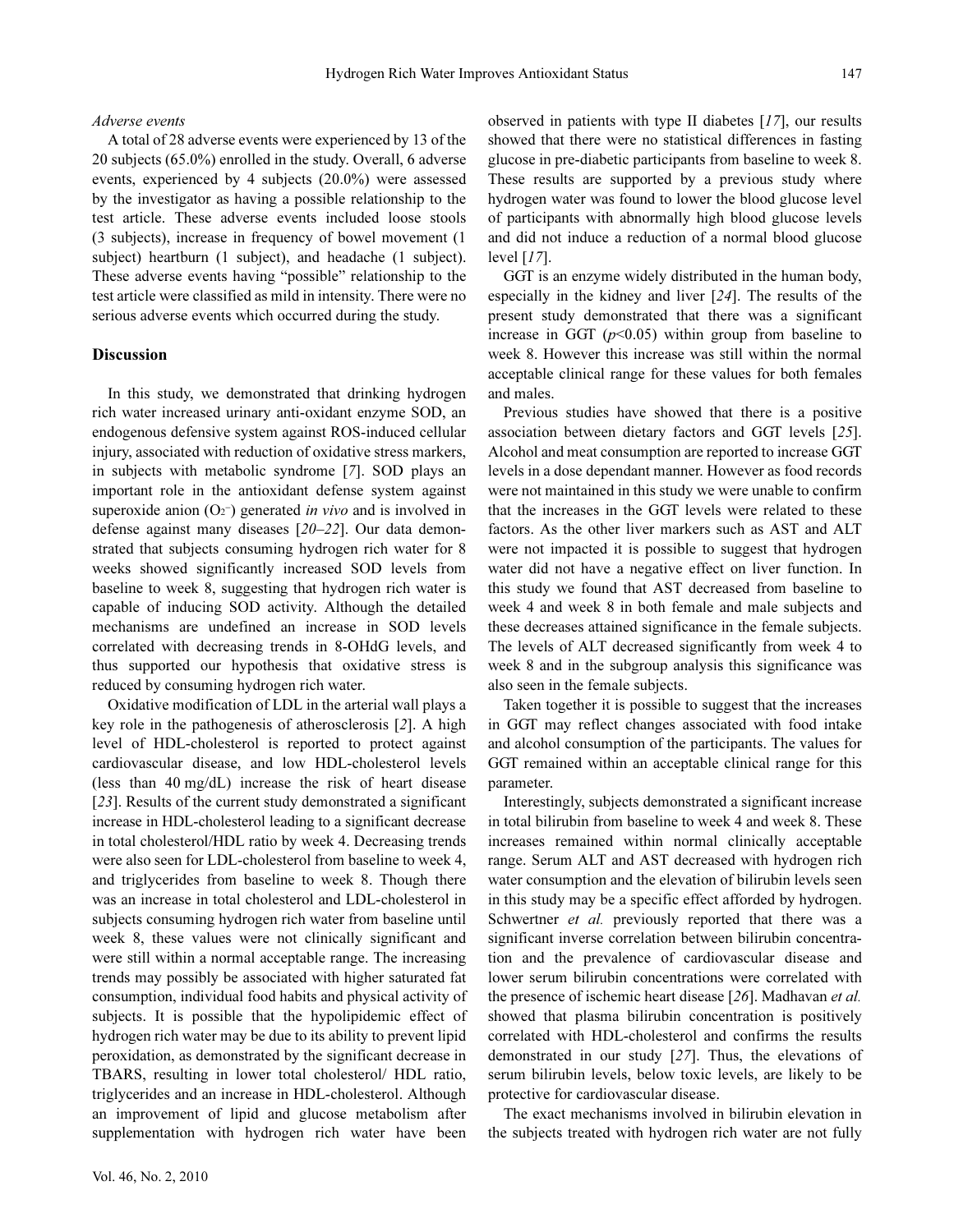understood, however, the antioxidant effects of hydrogen may not be the sole explanation for this increase and other as yet undefined mechanisms may be involved, such as a role in signaling pathways or perhaps other physiological functions. There is a possibility that the higher bilirubin levels are associated with the degradation of heme by heme oxygenase into equimolar quantities of biliverdin (bilirubin) and carbon monoxide (CO), while the central iron is released [28]. The induction of heme oxygenase (HO-1), which is the rate-limiting enzyme, catalyzes the degradation of heme [29]. Further studies are required to determine if hydrogen can induce HO-1. As our hematological data was not altered by hydrogen water consumption and as the elevations in serum bilirubin remained within the normal acceptable range, it is not likely that hemolysis contributed to the increase of serum bilirubin levels.

Mean values of all hematological parameters were within normal clinically acceptable ranges. Biometric parameters assessed as a measure of safety remained unchanged during the 8 week period of the study. Results also showed that there were no changes in blood pressure, BMI and weight in subjects after consuming hydrogen rich water for 8 weeks.

A sub analysis was conducted on subjects who were smokers as previous documentation has established that smokers are likely to have more oxidative stress [30] and thus may show a greater benefit from an antioxidant intervention. Subjects who smoked demonstrated a decrease in urinary creatinine, urinary 8-OHdG and TBARS with hydrogen rich water. Further subjects who smoked demonstrated increasing trends in SOD from baseline to week 8 and 8-isoprostane from baseline to week 4 and week 8, and higher urinary 8-OHdG, 8-isoprostane, TBARS and SOD. There was a statistically significant and a clinically important decrease in total cholesterol/HDL ratio from baseline to week 4 and a statistically significant increase in HDL from baseline to week 4. These results demonstrated that oxidative stress was perhaps impacted more significantly in subjects who smoked.

In conclusion, consumption of hydrogen rich water generated via a magnesium stick demonstrated improvement in the levels of oxidative stress markers associated with metabolic syndrome and boosted the body's antioxidant activity. Hydrogen rich water represents a potentially novel therapeutic and preventive strategy for the treatment of metabolic syndrome. This method of delivery was advantageous as magnesium sticks are portable and proved to be an easy and safe administration of hydrogen rich water for daily consumption.

## Acknowledgments

We would like to thank the volunteers of this study for their willingness and diligence in complying with the protocol. This study was managed by KGK Synergize Inc. London, ON, Canada, under the supervision of the medical directors, David Crowley, MD and Dale Wilson, MD. Statistical guidance and analysis was provided by Larry Stitt, Assistant Director of the Biostatistical Support Unit, University of Western Ontario, London, ON, Canada. We acknowledge the technical contribution of Joshua Baisley and thank Sonya Barss for overseeing the conduct of the study. This study was supported by Friendear Inc. (Decoupage Minami Aoyama 4F, 5-10-13 Minami Aoyama, Minato-ku, Tokyo 107-0062, Japan).

## Abbreviations

8-isoprostane, 15-F<sub>2t</sub>-15-isoprostane (8-isoprostane F<sub>2 $\alpha$ </sub>); 8-OHdG, 8-hydroxy-2'-deoxyguanosine; ALT, alanine transaminase; ANOVA, analysis of variance; AST, aspartate aminotransferase; BMI, body mass index; DNA, deoxyribonucleic acid; GCP, Good Clinical Practices; GGT, gamma glutamyl transferase; HDL, high density lipoproteins; LDL, low density lipoprotein; IRB, institutional review board; MCH, mean corpuscular hemoglobin; Mg, Magnesium metal; Mg (OH)2, Magnesium hydroxide; ROS, reactive oxygen species; SD, standard deviation; SOD, superoxide dismutase; TBARS, Thiobarbituric Acid Reactive Substances; eGFR, estimated glomerular filtration rate; HO-1, heme oxygenase.

## References

- [1] Furukawa, S., Fujita, T., Shimabukuro, M., Iwaki, M., Yamada, Y., Nakajima, Y., Nakayama, O., Makishima, M., Matsuda, M., and Shimomura, I.: Increased oxidative stress in obesity and its impact on metabolic syndrome. J. Clin. Invest., 114, 1752–1761, 2004.
- [2] Holvoet, P., Lee, D.H., Steffes, M., Gross, M., and Jacobs, D.R.Jr.: Association between circulating oxidized lowdensity lipoprotein and incidence of the metabolic syndrome. JAMA, 299, 2287–2293, 2008.
- [3] Ford, E.S., Giles, W.H., and Dietz, W.H.: Prevalence of the metabolic syndrome among US adults: findings from the third National Health and Nutrition Examination Survey. JAMA, 287, 356–359, 2002.
- [4] Grundy, S.M., Brewer, H.B. Jr., Cleeman, J.I., Smith, S.C.Jr., and Lenfant, C.: Definition of metabolic syndrome: Report of the National Heart, Lung, and Blood Institute/American Heart Association conference on scientific issues related to definition. Circulation, 109, 433–438, 2004.
- [5] Dean, R.T., Fu, S., Stocker, R., and Davies, M.J.: Biochemistry and pathology of radical-mediated protein oxidation. Biochem. J., 324, 1–18, 1997.
- [6] Halliwell, B., Gutteridge, J.M., and Cross, C.E.: Free radicals, antioxidants, and human disease: where are we now? J. Lab. Clin. Med., 119, 598–620, 1992.
- [7] Ford, E.S., Mokdad, A.H., Giles, W.H., and Brown, D.W.: